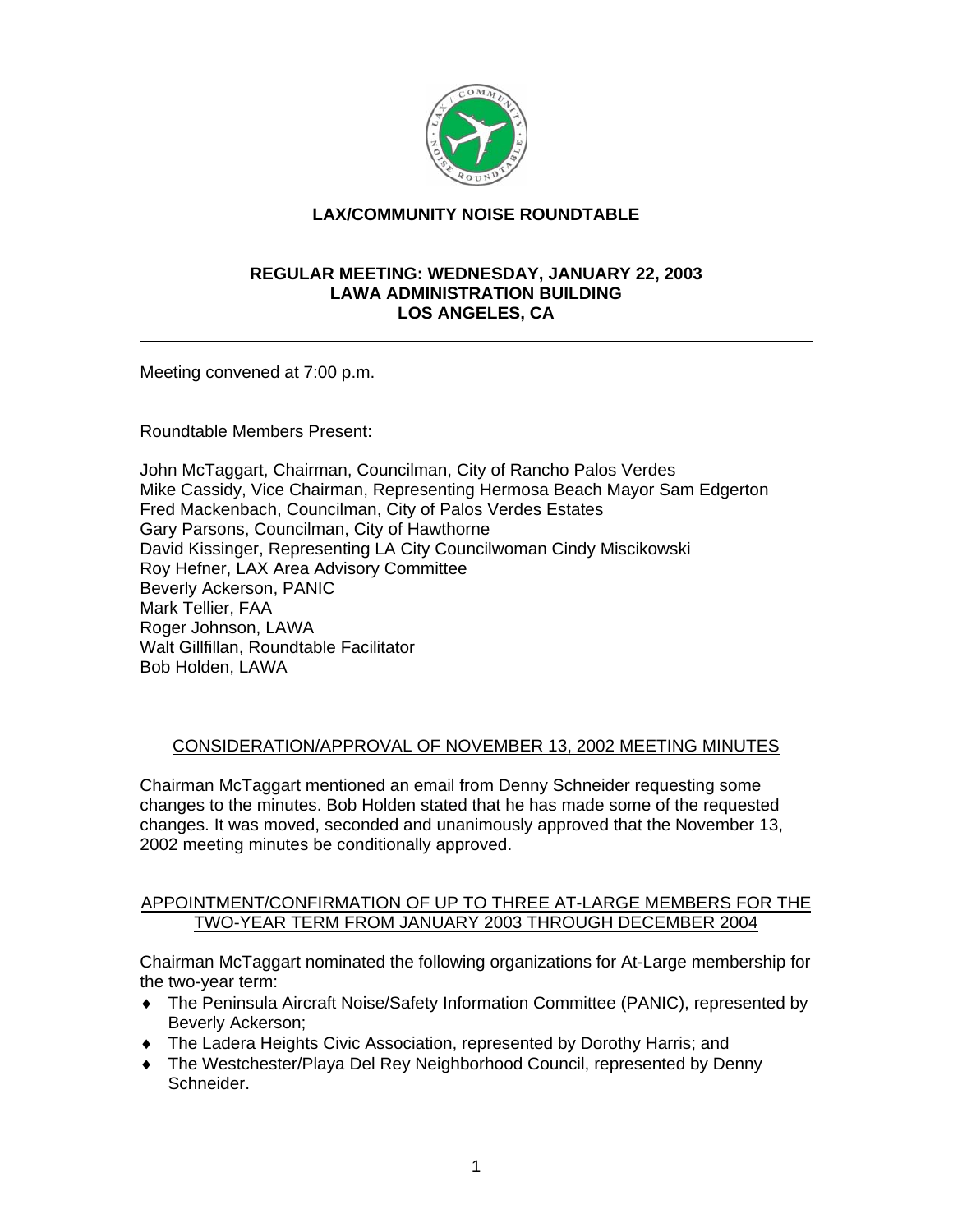Bob Holden clarified the issue based on questions from the Roundtable that it is the organization that is the member of the Roundtable and the individuals represent the organization. It was moved, seconded and unanimously approved that these organizations sit on the Roundtable as at-large members for the next two years.

### DESIGNATION OF LOS ANGELES CITY COUNCIL DISTRICT 11 AS ELIGIBLE FOR ROUNDTABLE MEMBERSHIP DUE TO CITY COUNCIL REDISTRICTING

It was moved that Los Angeles City Council District (CD) 11 replace CD 6 as the official member of the Roundtable as the CD which abuts and includes LAX. The motion was seconded and unanimously approved by the Roundtable. Mr. David Kissinger will represent Councilwoman Cindy Miscikowski on the Roundtable.

There was a brief discussion regarding amending the by-laws to reflect this change. It was concluded that amending the by-laws is not necessary.

### ROUNDTABLE MEMBER DISCUSSION

Roger Johnson gave a report of his trip to Washington, DC to meet with Dave Bennett, the head of FAA's Flight Standards and Safety division. In the meeting he discussed the continuing problem of easterly departures during Over-Ocean Ops hours and the LAX Part 161 Study. Accompanying Roger was Bret Lobner, Sr. Asst. City Attorney who handles a lot of LAWA noise issues. The intent of the meeting was to present the FAA with LAWA's position that existing LAWA Over-Ocean Ops policies, which predate ANCA (Airport Noise and Capacity Act of 1990), are mandatory and therefore do not require a Part 161 Study to implement. Roger reported that the initial discussions were in LAWA's favor, but that subsequent correspondence from the FAA's lead attorney indicated the opposite. Roger stated that the FAA's position is based on a 1988 report to Congress on the Part 150 Program in which they take the position that runway assignment and restrictions and operational constraints are within the sole discretion of the control tower. Roger further stated that he requested the FAA please cite provisions of either the US Code or the Code of Federal Regulations that actually granted them that authority, and the FAA was unable to do so. The position LAWA is taking is that it currently has the legal authority to implement penalties for deviations from Over-Ocean Ops procedures, including revocation of an airline's operating permit for continued violations. However, revoking a carriers permit will not result in denying access to LAX, but they would be considered a transient air carrier and it would immediately raise their landing fees by 50%. Roger further stated that LAWA believes that it does not have the authority to restrict access to LAX by a certificated air carrier, but that we may have the right to impose some administrative penalties based on long-standing Board policies that predate ANCA. One Roundtable member asked if there is a way to get a count of the number of people disturbed by these east departures. Roger stated that it would be possible and that the noise levels use would be modeled not monitored. The problem is obtaining accurate population numbers since LAX's land use database does not extend to many of the areas affected by east departures. It would be possible to take the modeled noise impact area and overlay it on some other census data. Roger also stated that he asked Dave Bennett if the FAA will only evaluate the Part 161 study using the 65 dB DNL/CNEL or would they allow LAWA to use a single event level as a supplemental evaluation. Dave Bennett stated that it would be appropriate to do this.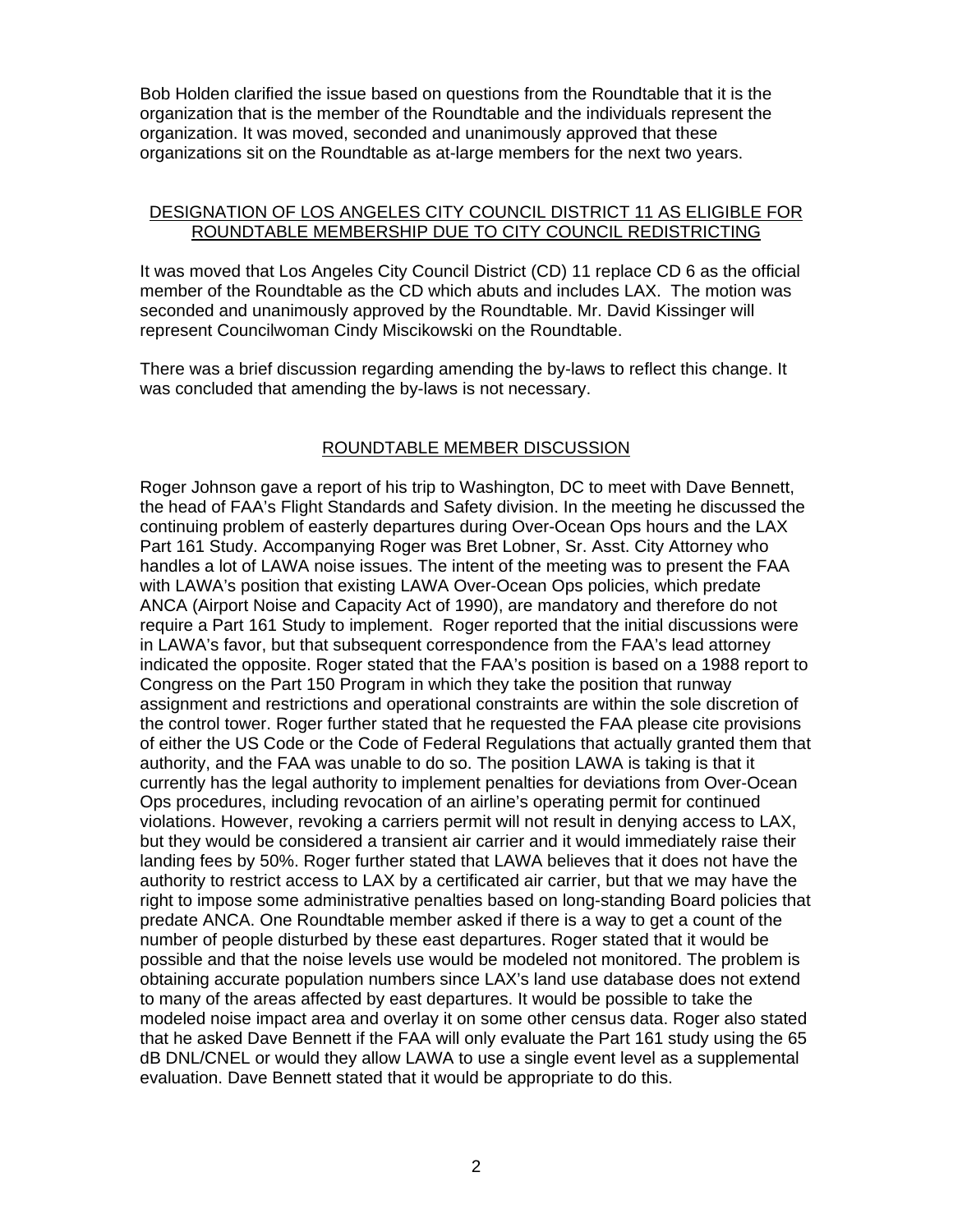There was a brief discussion at the request of Beverly Ackerson regarding a large number of jet aircraft flying over the PV Peninsula in early January. Bob Holden stated that they were LAX departures due to LAX being in easterly operations due to the strong Santa Ana winds during that period of time.

Chairman McTaggart requested an update of what is happening with the air carriers that appeared at the Sept. 2002 Roundtable meeting regarding east departures. Roger Johnson summarized the results of the meeting and stated that Northwest Airlines (NWA) and China Airlines (CAL) came in with a solution in hand. NWA substituted a longer-range aircraft on that flight; and CAL are working with their internal flight standards and safety group to develop new wind charts that would permit departures with a slightly higher tailwind component, they will be shutting the air conditioning off during departure, and they will try to move some of the departures to before midnight.

Roy Hefner commented that he attended LA Mayor Hahn's Blue Ribbon Task Force, which was formed to get community input about the new LAX feeder entry level facility. He also commented on the single event noise disturbance study and that he hopes the study won't be confined to those residents within the 65 dB CNEL contour. He also commented on the monthly noise complaint report and the LAX complaint investigation policy of investigating only 5 complaints per month per household. He stated that he found it disturbing that the airport uses these statistics to determine if they are making improvements. He stated that the great majority of people don't bother to call in complaints and those that do give up after a couple of calls. Roger Johnson stated that it's not a fair characterization to say that LAWA uses noise complaints to determine whether it's getting better or not. Noise complaints are just information used to see what's happening out there. He also stated that LAWA just doesn't have the staff to investigate every complaint we get at LAX in a month's time and simply responding to a noise complaint doesn't solve the problem. We look at them to see if there's something correctable that we can do.

Roger Johnson then inquired of Mark Tellier about the status of implementing the KWYET departure procedure. Mark stated that a key piece is a slight modification of the Special Flight Rules Area, which overlies Los Angeles. The revision to this airspace is currently moving along and could be in place by July. The bad news is that there's been a nationwide suspension of R-Nav departure procedures for logistical reasons, but the KWYET may be exempt from this suspension. The FAA is trying for July date for publishing the final rule. There was a general discussion that followed regarding the aircraft that would not be able to fly the KWYET departure and that they would be assigned the LAXX departure which has the aircraft offshore and flying around the PV Peninsula. Roger Johnson inquired as to whether a letter from the Roundtable to the FAA would be helpful in moving the approval process along. Mark replied that this a bureaucratic rulemaking process, which is establishing a new regulation. It was moved, seconded and unanimously approved that a letter be sent to the FAA from the Roundtable supporting implementation of the KWYET procedure.

Mike Cassidy led a second discussion of determining the population affected by east departures. Roger Johnson spoke of the recent California court case regarding the Oakland Airport master plan where the courts determined that the 65 dB CNEL metric was insufficient for the purposes of an environmental impact report (EIR). The decision mandated that a single event noise metric also be analyzed, especially with respect to sleep disturbance. He further stated that the City of High Point, North Carolina has used a new supplemental single event metric that evaluated sleep disturbances using an 80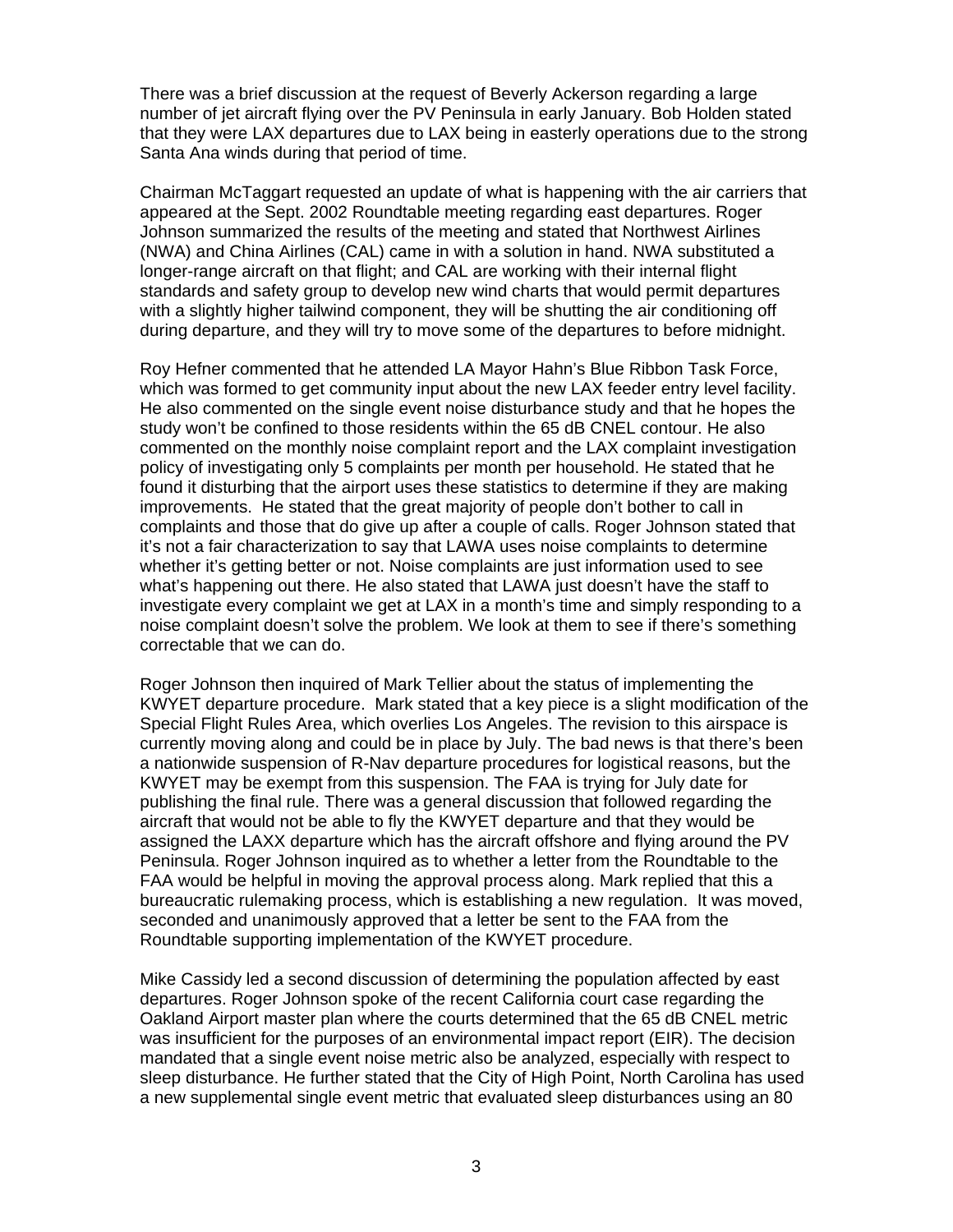dB and a 90 dB single event level. Using the Integrated Noise Model (INM) LAWA would be able to model the noise level of a B747 and overlay the single event noise contour over a population map. Gary Parsons stated that the City of Hawthorne would cooperate in this study since these east departures overfly Hawthorne at low altitudes.

Mark Tellier stated that Steven Lloyd would like to arrange a presentation at the next Roundtable meeting to respond to the letters sent to the FAA by the Roundtable requesting changes to various flight procedures.

Walt Gillfillan introduced Mr. Chris Kunze, Airport Manager of Long Beach Airport (LGB) who was present to discuss the issue of noisy overflights of South Bay communities by FedEx Flight 1808 (LGB to OAK) using a hushkitted Boeing 727 (B72Q). This issue is covered by Roundtable Work Plan Item # III.6. Mr. Kunze has a similar problem since this aircraft departs LGB and creates a significant noise disturbance as it overflies parts of Long Beach. Mr. Kunze started by saying that LGB has one of the strictest noise regulations in the US and in the world, which is grandfathered under ANCA and is vigorously enforced by the City of Long Beach. Mr. Kunze handed out two packets of information including two letters sent from LGB's General Aviation Noise Committee (GANC) to FedEx's Sr. Attorney Mark Hansen concerning this operation, flight tracks, a gate penetration analysis and some aircraft noise data. Mr. Kunze read the June 1, 2002 letter and stated that FedEx has not responded to either of the two letters. He also stated that the FedEx flights are not in violation of the Long Beach noise ordinance. Mr. Kunze then asked the Roundtable if the members have any ideas how it could work jointly with the City of Long Beach or, more appropriately, the LGB GANC to solve this issue. Mr. Kunze stated in reply to a Roundtable member's comment that he believed the Long Beach City Council would be willing to work with the Roundtable, and that the Mayor of Long Beach might be willing to sign a joint letter to FedEx in support of resolving this issue. One Roundtable member expressed surprise that the letters were sent to FedEx's attorney. Bob Holden stated that the letters inviting the airlines to the September 2002 Roundtable meeting were addressed to the CEO's of the airlines, and we got 100% response and attendance by representatives of those airlines. It was moved, seconded and unanimously approved that the Mayor of Long Beach and the chairman of the LGB GANC be invited to the March Roundtable meeting and that a letter be sent to the CEO of FedEx inviting the Chief Pilot and the VP in charge of flight operations be invited to the meeting to discuss means of addressing and solving the issue. It was also requested that the Executive Director of LAWA also send a letter to FedEx inviting their representative to the meeting.

Dorothy Harris of the Ladera Heights Civic Association thanked the Roundtable for admitting her organization to the Roundtable and is looking forward to working with the membership for the next two years.

### PUBLIC COMMENT

Linda Bush, a 15 year resident of Hawthorne, commented that the noise from LAX departures during late night and early morning hours is causing her to lose sleep, has caused health problems and is affecting her daycare business. She asked for help in resolving the noise problem.